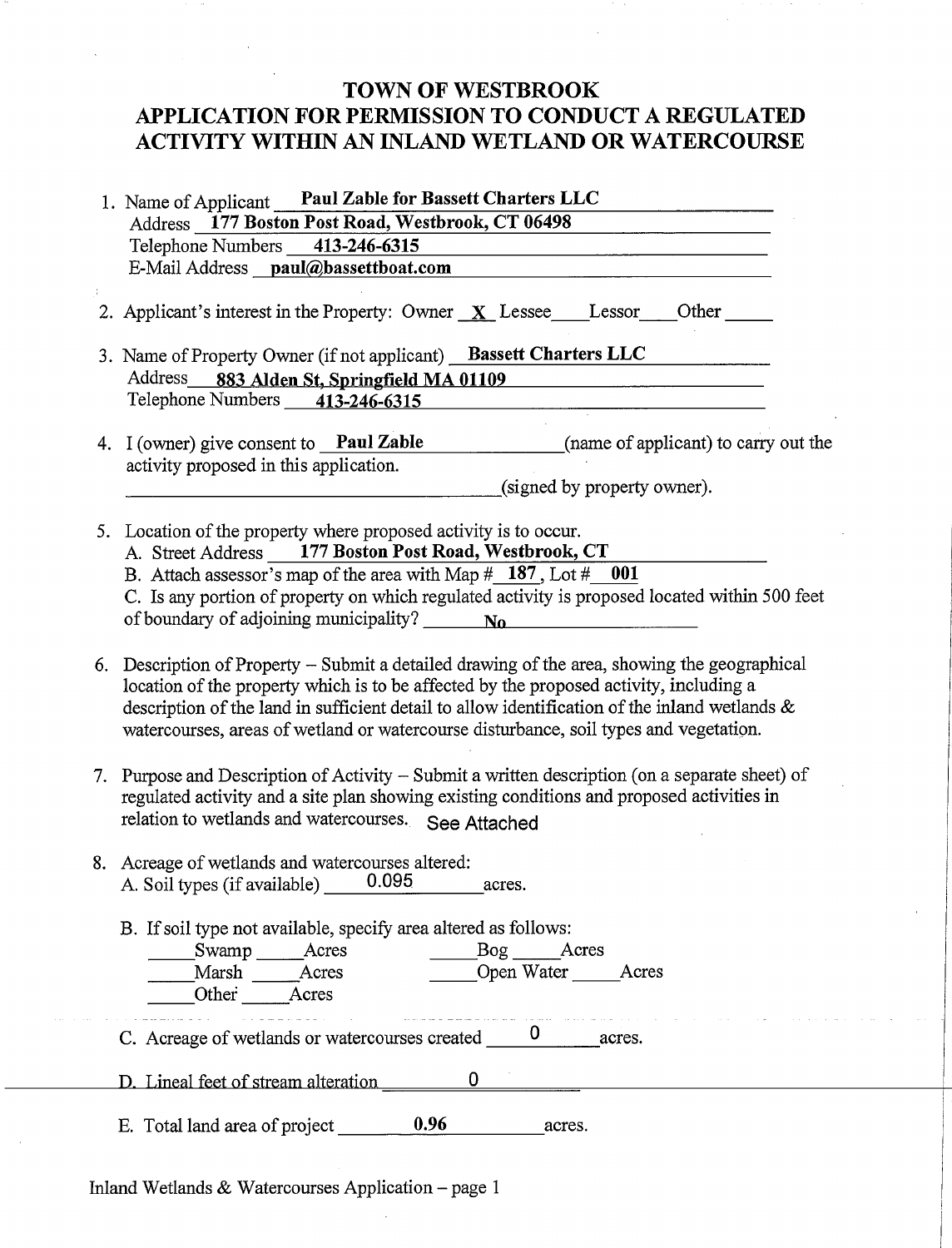- F, Activity purpose (check main purpose);
	- Residential improvements by homeowner
	- Agriculture/forestry/conservation
	- New residential development
	- Wetland creation/restoration
	- X Commercial/industrial uses
	- Storm water/flood control
	- Municipal improvements
	- Recreation/boating/navigation
	- Utility Co. improvements

Routine maintenance

G. List (on a separate sheet) alternatives which have been considered and why the alternatives are not feasible or prudent. See Attached

H. Submit any other information necessary to the understanding of what is being proposed.

- 9. Names and addresses of adjacent property owners (separate sheet). See **Attached**
- 10.The signature on this application authorizes members and staff of the Town of Westbrook Inland Wetlands Agency to conduct a site walk(s) of the property for the purposes of understanding existing property conditions, which may be necessary in order to make a decision on this application. Such site walk(s) will be conducted at reasonable times.
- 11.Ten (10) copies of all application materials shall be submitted to comprise a complete application, or as is otherwise directed in writing by the commission.
- 12.Fees (All checks to be made out to the Town of Westbrook) in a single check: \$75.00 & \$60.00 CT DEEP fee - \$135.00 to be paid when filing application for residential; \$400.00 & \$60.00 CT DEEP fee - \$460.00 to be paid when filing for commercial/industrial; If the IWWC deems this is a significant activity, there will be an additional \$300.00 fee, After-the-fact fee is an additional \$150.00.

ALL FILING FEES TO BE PAID BEFORE APPLICATION IS SUBMITTED. ALL NECESSARY FEES MUST BE PAID BEFORE PERMIT IS ISSUED.

The undersigned swears that the information supplied in the completed application is accurate to the best of his knowledge and belief, and is aware of the penalties for obtaining a permit through deception or inaccurate or misleading information.

deception or inaccurate or misleading information<br>Signature of Applicant: Robert L. Doane, Jr., P.E., L.S. Application with fee received-by-Inland-Wetlands agent; date signature

Under provisions of Inland Wetlands & Watercourses Public Act 87-338 and 87-533 and updated amendments.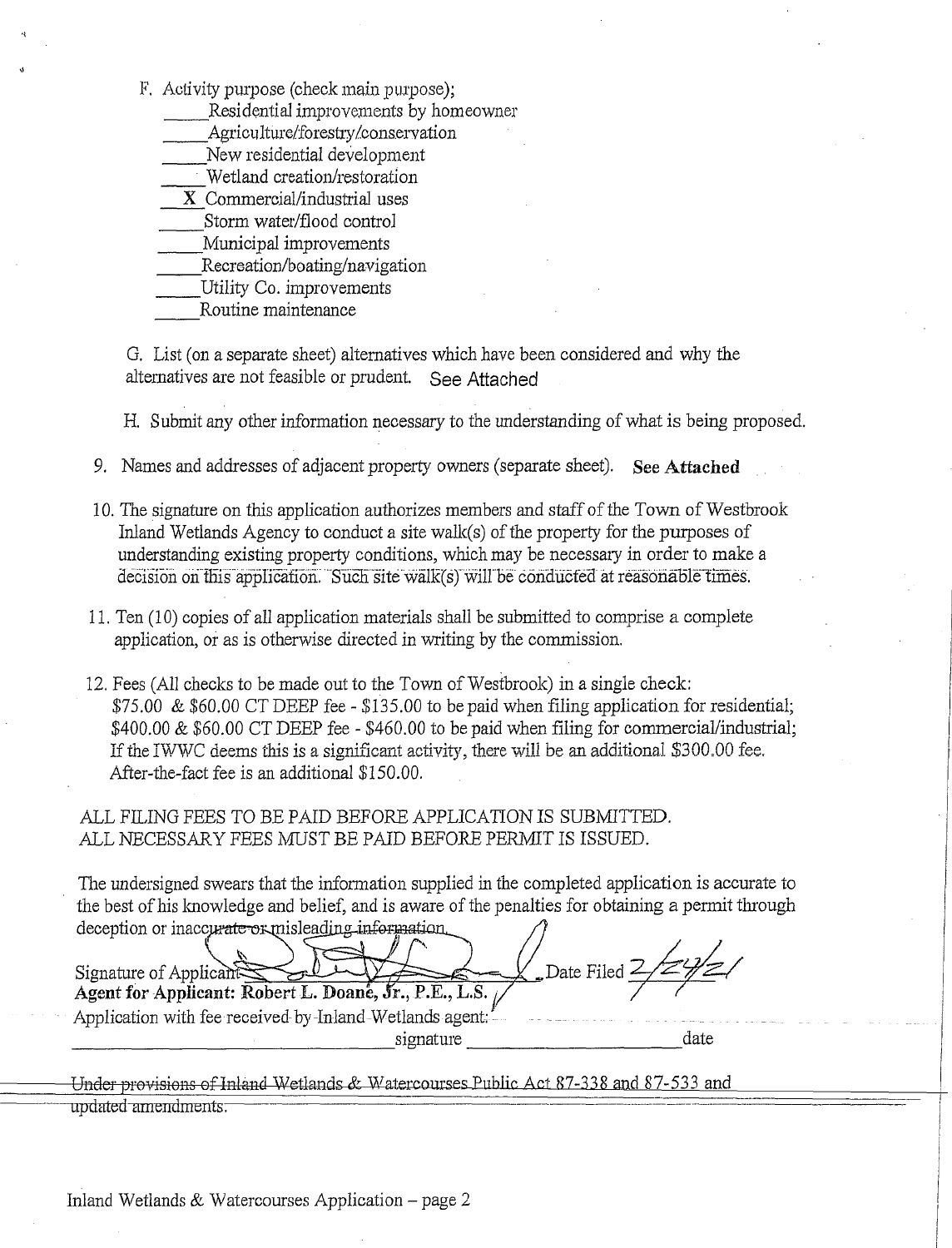## TOWN OF WESTBROOK APPLICATION FOR PERMISSION TO CONDUCT A REGULATED ACTIVITY WITHIN AN INLAND. WETLAND OR WATERCOURSE

### **Pail** *Zable* **177 Boston Post Road**

#### *Item 7-* **Purpose** *and* Description of Activity:

During the past year, the property at 177 Boston Post Road was filled and graded pursuant to a previous zoning and wetlands permit. The contractor exceeded the permitted limits of clearing and grading and placed fill in the wetlands on the subject property and the adjoining property. A total area of 4,138 sf of wetlands was filled 2,175 sf on the adjoining property and 1,963 sf on ' the subject property, It is proposed to rectify the encroachment into the wetlands and into the adjoining property by removing the fill from the wetland area to the original surface of the wetlands. The fill will be carefully removed by an excavator to not disturb the root mat that is the original surface of the wetlands. The fill material shall be pulled back onto the uplands soils of the site and placed in the stockpile area shown on the attached site plan. The fill should be pulled back so that the toe of the remaining fill is approximately 5 feet from the wetlands shown on the site plan. The limits of the fill will coincide with the proposed chainlink fence or stockade fence shown on the site plan. The proposed toe of slope shall be staked in the field by a licensed land surveyor to verify that the limits shown on the plan are established. The wetland area and the 5 foot buffer in the upland area on the subject property and the adjoining property shall be replanted with herbaceous wetland plants as directed by Richard Snarski, Certified Soil Scientist. Plantings will be monitored for 1 year and replanted as required to establish a permanent wetland buffer and restored wetlands area. Once the site is planted, the chainlink fence or stockade fence shall be installed in the location shown on the plan.

#### *Item G -* **Alternatives:**

There are no alternatives for the restoration of the wetlands and adjoining upland buffer.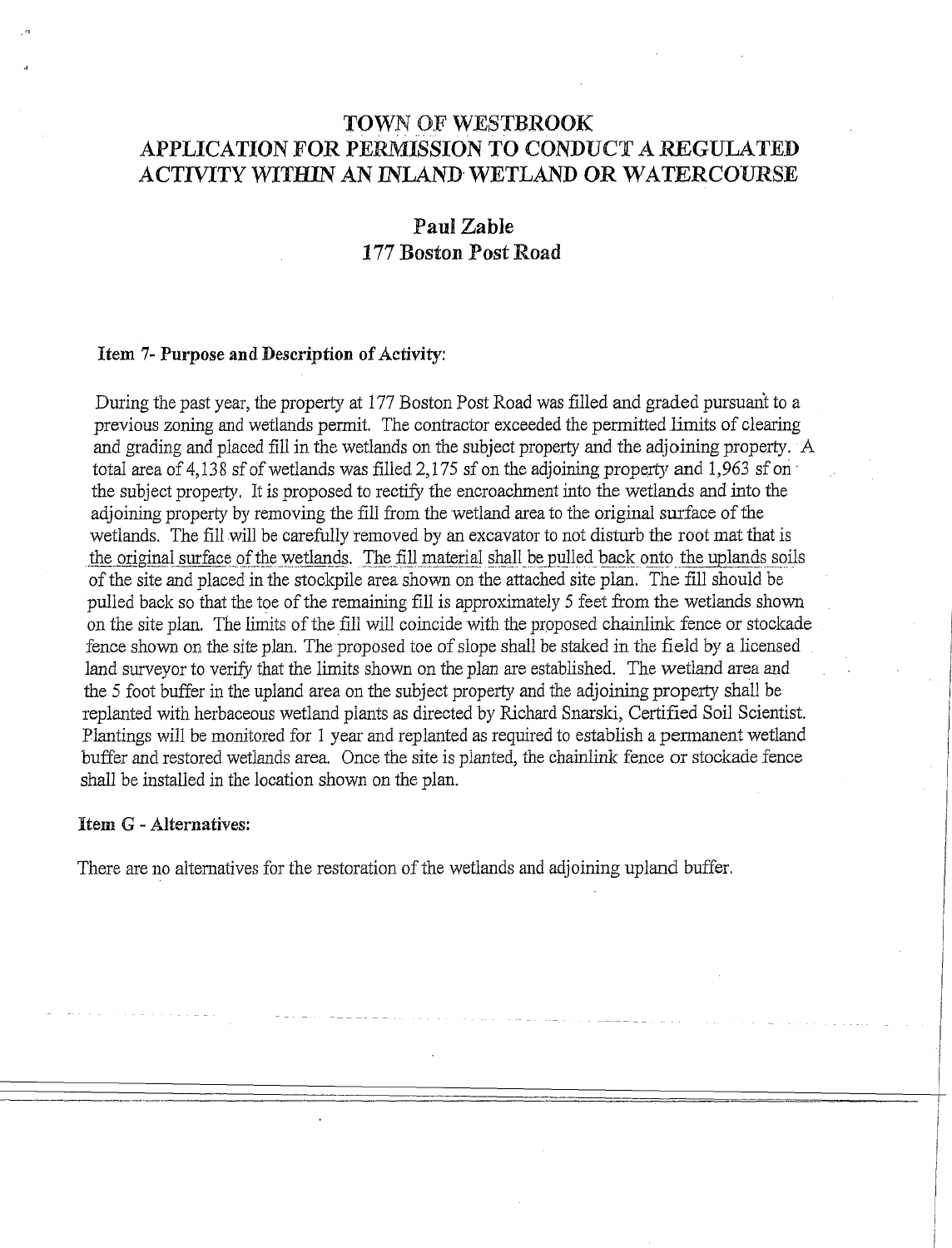## 177 Boston Post Road Adjoiners

 $\sim$ 

 $\sim 10$ 

| ID- |  | <b>Site Address</b>        | ∣Owner Name                                | Owner Address                        | Owner City       |      | State Owner Zip  |
|-----|--|----------------------------|--------------------------------------------|--------------------------------------|------------------|------|------------------|
|     |  | 187/009 40 TROLLEY AVE     | IMURPHY GEORGE                             | PO BOX THREE                         | OLD SAYBROOK CT  |      | $ 06475 - 1908 $ |
|     |  | 188/151 191 BOSTON POST RD | DSMO LLC                                   | 120 OXFORD ST                        | <b>HARTFORD</b>  | CT.  | 06105            |
|     |  | 188/148 15 RIMERVIEW RD    | PALMIERI BONNIE & JOSEPH M                 | 15 RIVERVIEW RD                      | <b>WESTBROOK</b> | CT   | 06498            |
|     |  | 188/149 11 RIMERVIEW RD    | BLACK TIMOTHY J & JOANNE E                 | 11 RIVERVIEW RD                      | <b>WESTBROOK</b> | CT   | 06498            |
|     |  | 188/150I5 RIV愖RVIEW RD -   | RASEMUS RANDY J & RICKY E                  | 8 FIR RIDGE RD                       | <b>CLINTON</b>   | ICT. | 06413            |
|     |  | 187/002 155 BOSTON POST RD | IREDWAY ALBERT W III &TRACI MI144 BOKUM RD |                                      | OLD SAYBROOK CT  |      | 106475           |
|     |  | 188/153 192 BOSTON POST RD | <b>SANSTROM DORIS S</b>                    | 8595 COLLIER BLVD S 107 PMB53 NAPLES |                  | IFL  | 34114-3556       |
|     |  | 188/147 25 RIMERVIEW RD    | WHITE SHARON R & RICHARD J                 | 25 RIVERVIEW RD                      | <b>WESTBROOK</b> | CT   | 106498           |
|     |  | 187/146 176 BOSTON POST RD | JUST CLEAN REALTY LLC                      | 174 BOSTON POST RD                   | WESTBROOK        | CT.  | 106498           |
|     |  | 187/151 172 BOSTON POST RD | UG PROPERTIES LLC                          | 19 STONY HILL RD                     | <b>IBETHEL</b>   | CT   | 06801            |
|     |  | 187/152 174 BOSTON POST RD | JUST CLEAN REALTY LLC                      | 174 BOSTON POST RD                   | <b>WESTBROOK</b> | ICT  | 06498            |

 $\frac{1}{2}$ 

 $\sim$   $\sim$ 

 $\frac{1}{2} \int_{\mathbb{R}^3} \frac{1}{\sqrt{2}} \, \mathrm{d} x$ 

 $\label{eq:2.1} \mathcal{L}^{\mathcal{A}}_{\mathcal{A}}=\frac{1}{2}\sum_{i=1}^{n} \frac{1}{2} \sum_{i=1}^{n} \frac{1}{2} \sum_{i=1}^{n} \frac{1}{2} \sum_{i=1}^{n} \frac{1}{2} \sum_{i=1}^{n} \frac{1}{2} \sum_{i=1}^{n} \frac{1}{2} \sum_{i=1}^{n} \frac{1}{2} \sum_{i=1}^{n} \frac{1}{2} \sum_{i=1}^{n} \frac{1}{2} \sum_{i=1}^{n} \frac{1}{2} \sum_{i=1}^{n} \frac{1}{$ 

 $\bar{\mathbf{v}}$ 

 $\sim$   $\sim$ 

 $\mathcal{F}^{\mathcal{G}}_{\mathcal{F}}$  and  $\mathcal{F}^{\mathcal{G}}_{\mathcal{F}}$ 

 $\sim 10^6$ 

 $\bar{\alpha}$ 

 $\mathcal{O}(10^6)$  . The  $\mathcal{O}(10^6)$ 

 $\sim 10$ 

 $\sim 10^{-1}$ 

 $\label{eq:2.1} \mathcal{L}(\mathcal{L}^{\text{max}}_{\mathcal{L}}(\mathcal{L}^{\text{max}}_{\mathcal{L}}(\mathcal{L}^{\text{max}}_{\mathcal{L}}(\mathcal{L}^{\text{max}}_{\mathcal{L}^{\text{max}}_{\mathcal{L}}(\mathcal{L}^{\text{max}}_{\mathcal{L}^{\text{max}}_{\mathcal{L}^{\text{max}}_{\mathcal{L}^{\text{max}}_{\mathcal{L}^{\text{max}}_{\mathcal{L}^{\text{max}}_{\mathcal{L}^{\text{max}}_{\mathcal{L}^{\text{max}}_{\mathcal{L}^{\text{max}}$ 

 $\sim$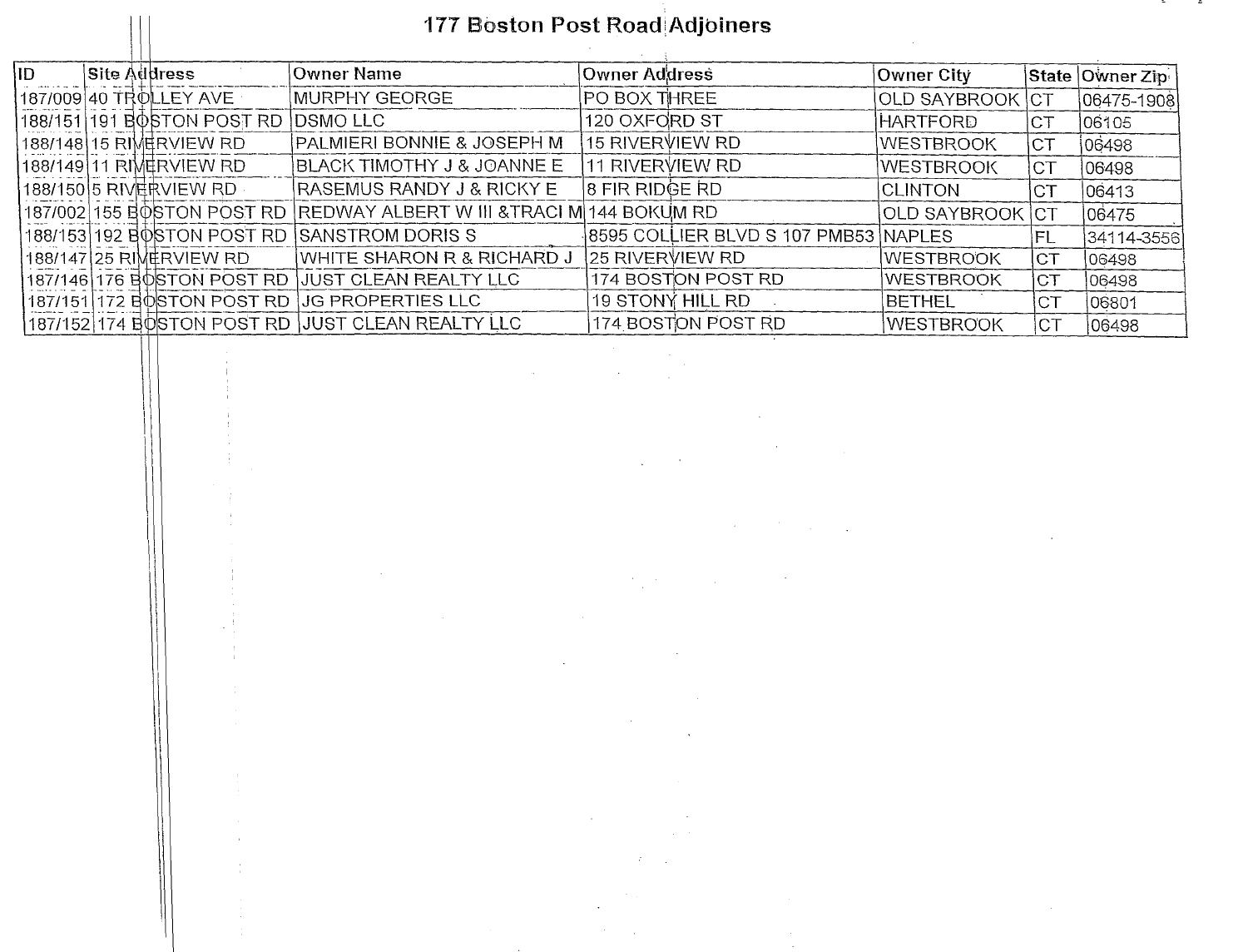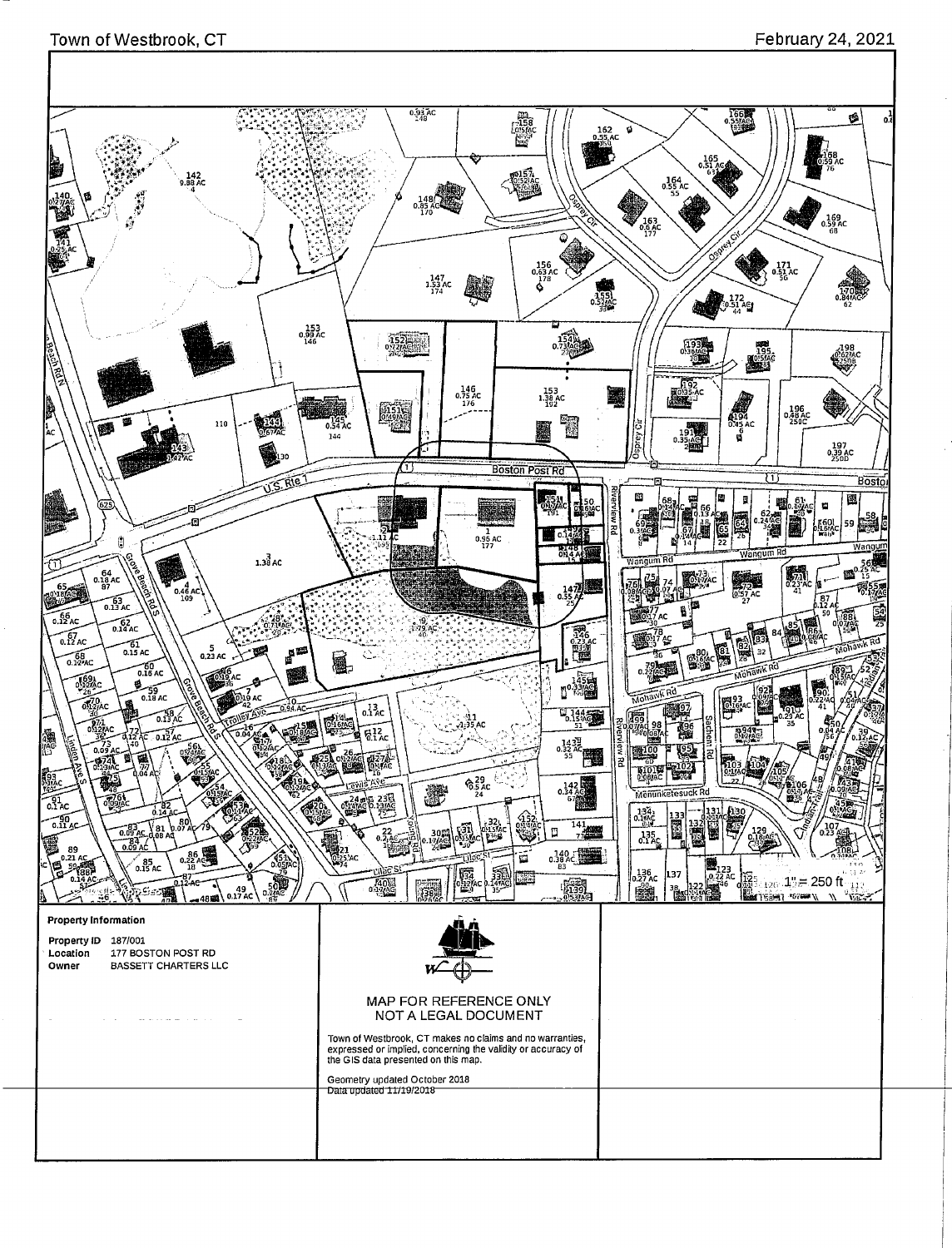=177 Boston Post Rd

#### **CHECK LIST FOR APPLICATIONS TO THE INLAND WETLANDS & WATERCOURSES COMMISSION**

Title of project or sub-division and name of property owner.

Name, address, telephone number, State Seal of project engineers and soil scientist.

Location map of site, index map of project if more than one (1) drawing, date of drawings.

North arrow, scale of site plan, scale of all detail drawings, cross-sections or road profiles.

Names of all abutting property owners within 100' of the parcel for which an application is being made. a

Rights-of-way, easement lines, existing edges of pavements indicated, nearest intersection, street names.

Locations and sizes of existing and proposed storm drain lines, ditches, drain basins, manholes, head walls, curbs and gutters.

Invert or flow line elevations at pipe ends, head walls, gutter, ditches, or water bodies.  $\widehat{\mathcal{TFD}}_s$  when

Excapetted

All nearby or on-site water courses, bodies of water, springs, sink holes, natural retention basins. If none of the above touch directly on the project property, the engineer shall show estimates of distance to such.  $\sqrt{ }$ 

Line reflecting the 100 foot upland review area:\

Existing and proposed contour lines at an interval of two (2) feet.

Calculations for drainage system based on use of the Rational Formula for 100-year storm.  $N$ 

Final application drawings shall be submitted in ten  $(10)$  copies.

The Commission reserves the right to ask for additional information prior to rendering an apptoval decision

Inland Wetlands & Watercourses Application — page 3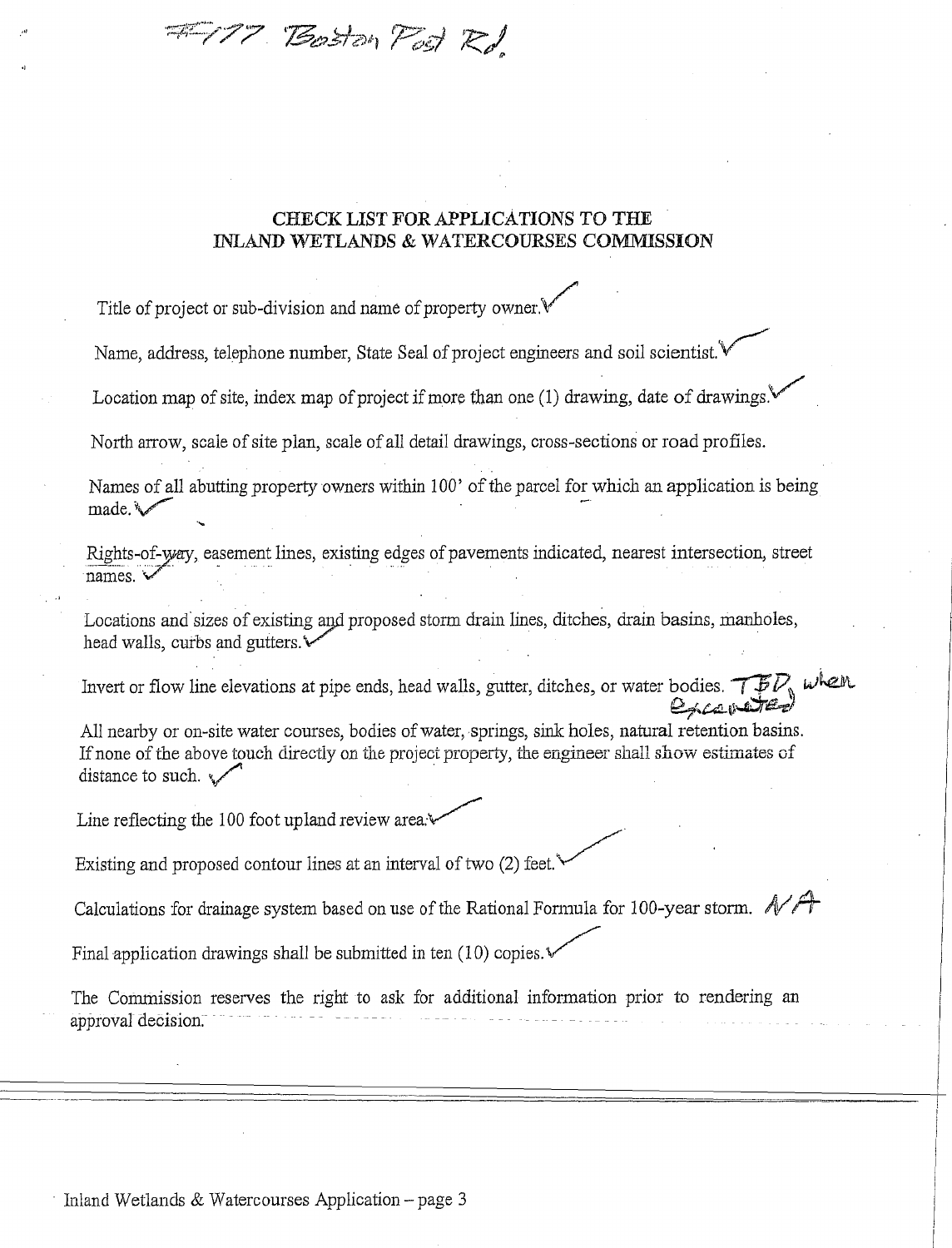#### APPLICANTS **SHOULD BE PREPARED** TO ANSWER **THESE** QUESTIONS

1. Has your property been flagged by a certified soil scientist?  $\sqrt{2}$ 

COSIEA FOST

- 2. Have you shown the 100' upland review area line on your site plan? The IWWC will evaluate whether the proposed activity in this area may have an impact on wetlands and/or watercourses.  $\sqrt{25}$
- 3. What is the distance of the closest point of activity to the wetland/watercomrse including soil disturbance and vegetation removal? Actor't with in weltands
- 4. Have you shown erosion measures on your site plan (i.e. silt fence, haybales)?  $\varphi \in \mathcal{L}$
- 5. If installing a pool, what types of chemicals will you be using in the pool, where will they be stored, and how do you plan-on-draining the pool-at-the-end of the season?  $\sqrt{r^2}$
- 6. Do you have an alternate plan for your project? Why is the alternative plan not feasible or prudent? No feasible attending

7. What is the timeframe for your project?  $\omega_{par}$  approusel + approximately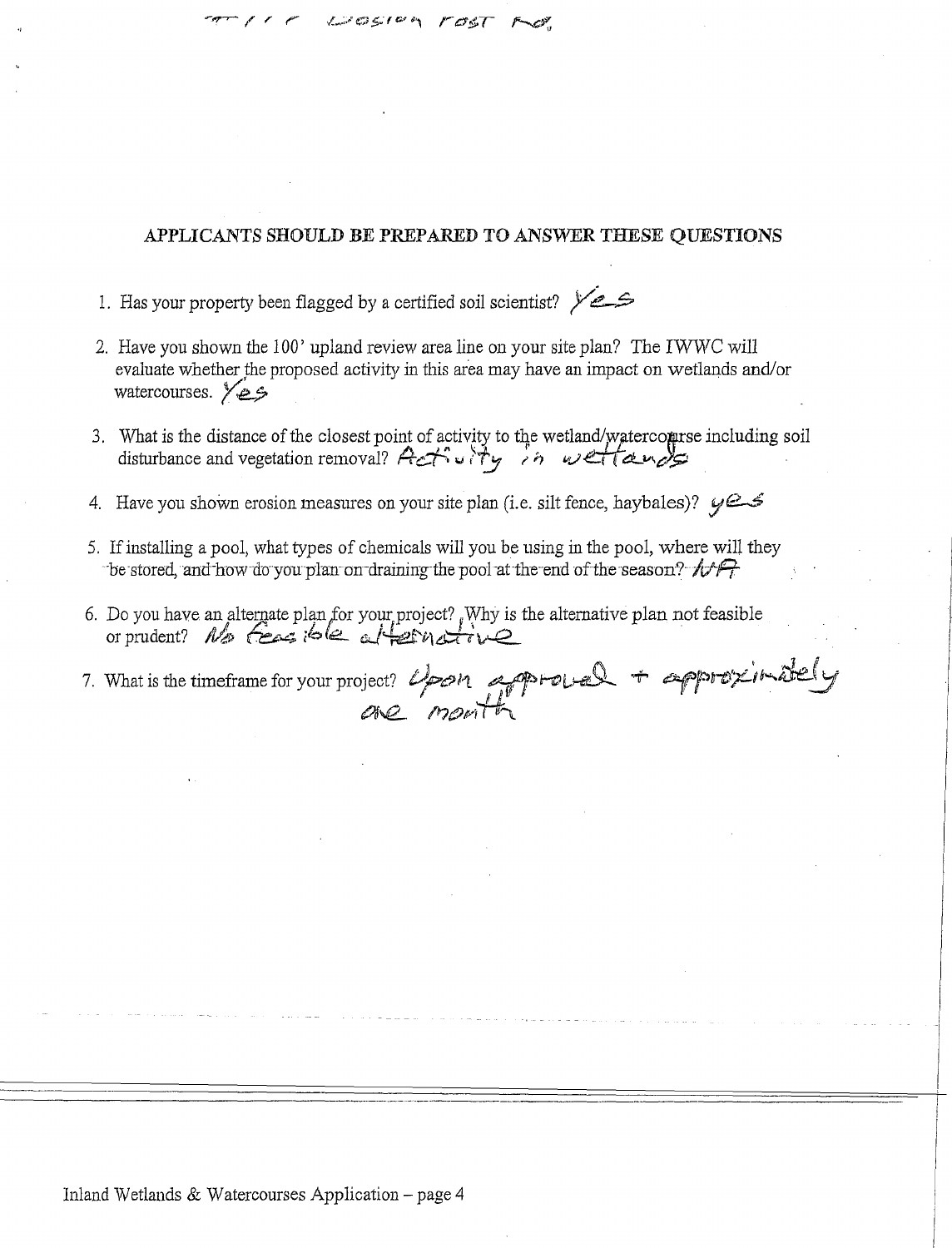| Connecticut Department of |
|---------------------------|
| <b>*ENERGY &amp;</b>      |
| ENVIRONMENTAL             |
| PROTECTION                |

**GISCODE** #: **For DEEP Use Only**

79 Elm Street • Hartford, CT 06106-5127 www.ct.gov/deep Affirmative Action/Equal Opportunity Employer

# **Statewide Inland Wetlands & Watercourses Activity Reporting Form**

Please complete this form in accordance with the instructions on pages 2 and 3 and mail to: DEEP Land & Water Resources Division, Inland Wetlands Management Program, 79 Elm Street, 3<sup>rd</sup> Floor, Hartford, CT 06106 Incomplete or incomprehensible forms will be mailed back to the inland wetlands agency.

|             | <b>PART I: Must Be Completed By The Inland Wetlands Agency</b>                                              |
|-------------|-------------------------------------------------------------------------------------------------------------|
| $\mathbf 1$ | month: $\frac{1}{\sqrt{1-\frac{1}{2}}\cdot\frac{1}{2}}$<br>DATE ACTION WAS TAKEN:<br>year: ________________ |
|             | 2. ACTION TAKEN (see instructions - one code only): ______________                                          |
|             | 3. WAS A PUBLIC HEARING HELD (check one)? yes □ no □                                                        |
| 4.          | NAME OF AGENCY OFFICIAL VERIFYING AND COMPLETING THIS FORM:                                                 |
|             | (signature)                                                                                                 |

|     | PART II: To Be Completed By The Inland Wetlands Agency Or The Applicant                                                                                                                                             |
|-----|---------------------------------------------------------------------------------------------------------------------------------------------------------------------------------------------------------------------|
| 5.  | Westbrook<br>TOWN IN WHICH THE ACTIVITY IS OCCURRING (print name):                                                                                                                                                  |
|     | does this project cross municipal boundaries (check one)? yes $\Box$<br>no $\mathbf N$                                                                                                                              |
|     | if yes, list the other town(s) in which the activity is occurring (print name(s)):                                                                                                                                  |
| 6.  | 99<br>LOCATION (see instructions for information): USGS quad name: ESSEX<br>or number:                                                                                                                              |
|     |                                                                                                                                                                                                                     |
| 7.  | Paul Zable for Bassett Charters LLC<br>NAME OF APPLICANT, VIOLATOR OR PETITIONER (print name):                                                                                                                      |
| 8.  | 177 Boston Post Road, Westbrook<br>NAME & ADDRESS OF ACTIVITY / PROJECT SITE (print information):                                                                                                                   |
|     | description: Remove<br>briefly describe the action/project/activity (check and print information): temporary $\Box$ permanent $ \overline{X} $<br>fill from wetlands and replant for restoration                    |
| 9.1 | ACTIVITY PURPOSE CODE (see instructions - one code only): $\Box$                                                                                                                                                    |
|     |                                                                                                                                                                                                                     |
|     | 11. WETLAND / WATERCOURSE AREA ALTERED (see instructions for explanation, must provide acres or linear feet):                                                                                                       |
|     | open water body: $\begin{array}{ccc} 0 & \hspace{2.5cm} \text{acres} \end{array}$ stream: $\begin{array}{ccc} \text{O} & \hspace{2.5cm} \end{array}$<br>wetlands: $\frac{0.095}{\sqrt{0.095}}$ acres<br>linear feet |
|     | 12. UPLAND AREA ALTERED (must provide acres): 0.05 acres                                                                                                                                                            |
|     | 0.095<br>13. AREA OF WETLANDS / WATERCOURSES RESTORED, ENHANCED OR CREATED (must provide acres):<br>acres                                                                                                           |
|     |                                                                                                                                                                                                                     |
|     | <b>PART III: To Be Completed By The DEEP</b><br>DATE RETURNED TO DEEP:<br>DATE RECEIVED:                                                                                                                            |